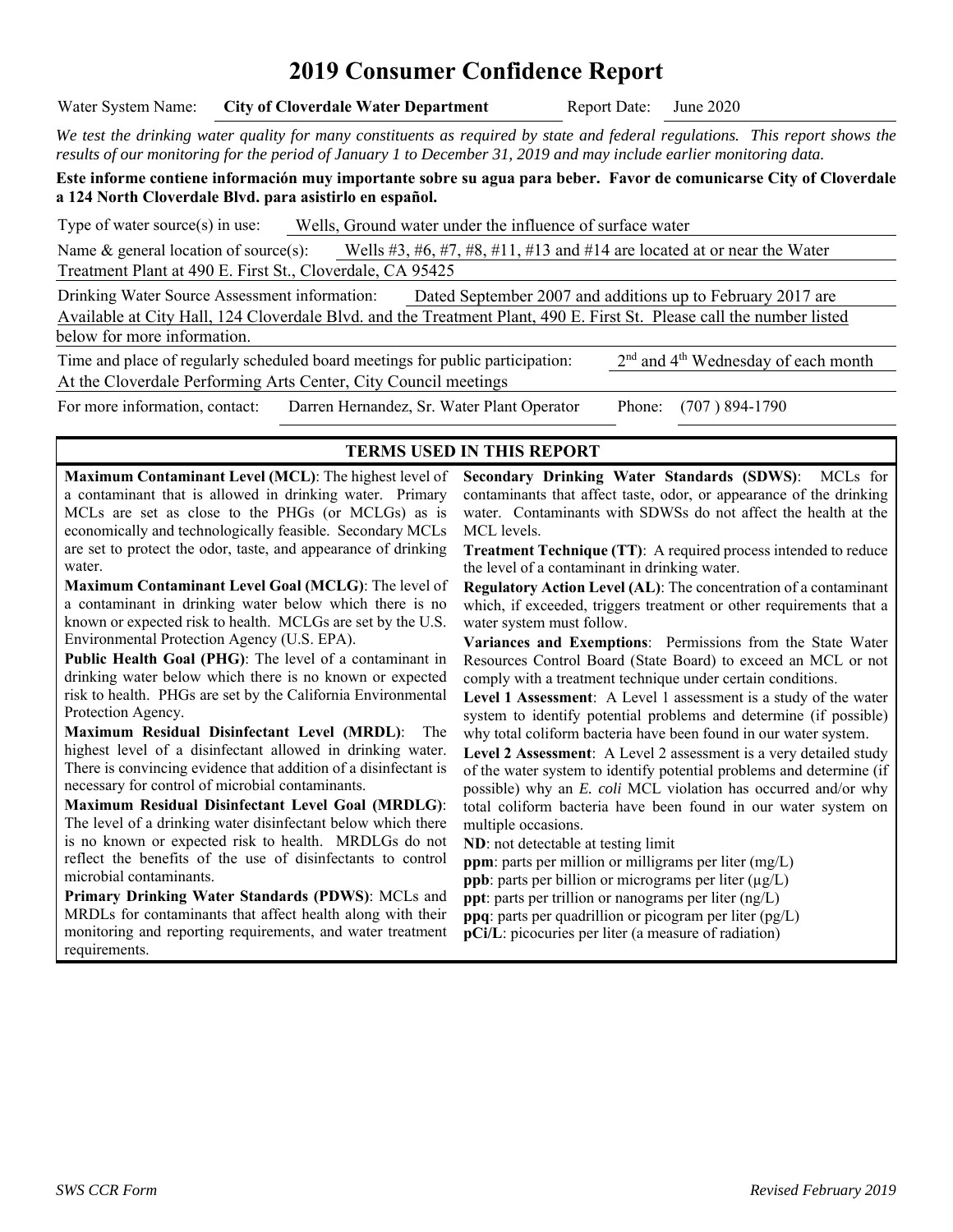**The sources of drinking water** (both tap water and bottled water) include rivers, lakes, streams, ponds, reservoirs, springs, and wells. As water travels over the surface of the land or through the ground, it dissolves naturally-occurring minerals and, in some cases, radioactive material, and can pick up substances resulting from the presence of animals or from human activity.

#### **Contaminants that may be present in source water include:**

- *Microbial contaminants*, such as viruses and bacteria, that may come from sewage treatment plants, septic systems, agricultural livestock operations, and wildlife.
- *Inorganic contaminants*, such as salts and metals, that can be naturally-occurring or result from urban stormwater runoff, industrial or domestic wastewater discharges, oil and gas production, mining, or farming.
- *Pesticides and herbicides*, that may come from a variety of sources such as agriculture, urban stormwater runoff, and residential uses.
- *Organic chemical contaminants*, including synthetic and volatile organic chemicals, that are byproducts of industrial processes and petroleum production, and can also come from gas stations, urban stormwater runoff, agricultural application, and septic systems.
- *Radioactive contaminants*, that can be naturally-occurring or be the result of oil and gas production and mining activities.

**In order to ensure that tap water is safe to drink**, the U.S. EPA and the State Board prescribe regulations that limit the amount of certain contaminants in water provided by public water systems. The U.S. Food and Drug Administration regulations and California law also establish limits for contaminants in bottled water that provide the same protection for public health.

**Tables 1, 2, 3, 4, 5, and 6 list all of the drinking water contaminants that were detected during the most recent sampling for the constituent**. The presence of these contaminants in the water does not necessarily indicate that the water poses a health risk. The State Board allows us to monitor for certain contaminants less than once per year because the concentrations of these contaminants do not change frequently. Some of the data, though representative of the water quality, are more than one year old. Any violation of an AL, MCL, MRDL, or TT is asterisked. Additional information regarding the violation is provided later in this report.

| <b>TABLE 1 - SAMPLING RESULTS SHOWING THE DETECTION OF COLIFORM BACTERIA</b>                                                                                                                                                                                |                                     |  |                                              |                                                            |                                                                                                                                                  |     |            |                                                             |                                                                                                                                           |
|-------------------------------------------------------------------------------------------------------------------------------------------------------------------------------------------------------------------------------------------------------------|-------------------------------------|--|----------------------------------------------|------------------------------------------------------------|--------------------------------------------------------------------------------------------------------------------------------------------------|-----|------------|-------------------------------------------------------------|-------------------------------------------------------------------------------------------------------------------------------------------|
| Microbiological<br><b>Contaminants</b><br>(complete if bacteria detected)                                                                                                                                                                                   | Highest No. of<br><b>Detections</b> |  | <b>No. of Months</b><br>in Violation         |                                                            | <b>MCL</b>                                                                                                                                       |     |            | <b>MCLG</b>                                                 | <b>Typical Source of</b><br><b>Bacteria</b>                                                                                               |
| Total Coliform Bacteria<br>(state Total Coliform Rule)                                                                                                                                                                                                      | (In a month)                        |  | $\Omega$                                     |                                                            | 1 positive monthly sample                                                                                                                        |     |            | $\theta$                                                    | Naturally present in the<br>environment                                                                                                   |
| Fecal Coliform or E. coli<br>(state Total Coliform Rule)                                                                                                                                                                                                    | (In the year)                       |  |                                              | $\theta$                                                   | A routine sample and a repeat<br>sample are total coliform positive,<br>and one of these is also fecal<br>coliform or $E$ , <i>coli</i> positive |     |            |                                                             | Human and animal fecal<br>waste                                                                                                           |
| E. coli<br>(federal Revised Total<br>Coliform Rule)                                                                                                                                                                                                         | (In the year)                       |  |                                              | $\theta$                                                   |                                                                                                                                                  | (a) |            | $\theta$                                                    | Human and animal fecal<br>waste                                                                                                           |
| (a) Routine and repeat samples are total coliform-positive and either is E. coli-positive or system fails to take repeat samples following E. coli-positive routine sample<br>or system fails to analyze total coliform-positive repeat sample for E. coli. |                                     |  |                                              |                                                            |                                                                                                                                                  |     |            |                                                             |                                                                                                                                           |
| TABLE 2 - SAMPLING RESULTS SHOWING THE DETECTION OF LEAD AND COPPER                                                                                                                                                                                         |                                     |  |                                              |                                                            |                                                                                                                                                  |     |            |                                                             |                                                                                                                                           |
| <b>Lead and Copper</b><br>(complete if lead or copper<br>detected in the last sample set)                                                                                                                                                                   | <b>Sample</b><br>Date               |  | No. of<br><b>Samples</b><br><b>Collected</b> | 90 <sup>th</sup><br>Percentile<br>Level<br><b>Detected</b> | <b>No. Sites</b><br><b>Exceeding</b><br>AI                                                                                                       | AL  | <b>PHG</b> | No. of Schools<br><b>Requesting</b><br><b>Lead Sampling</b> | <b>Typical Source of</b><br>Contaminant                                                                                                   |
| Lead (ppb)                                                                                                                                                                                                                                                  | 7/16/19                             |  | 26                                           | < 0.005                                                    | $\theta$                                                                                                                                         | 15  | 0.2        | All Schools<br>sampled<br>2019                              | Internal corrosion of<br>household water plumbing<br>systems; discharges from<br>industrial manufacturers:<br>erosion of natural deposits |
| Copper (ppm)                                                                                                                                                                                                                                                | 7/16/19                             |  | 26                                           | 0.510                                                      | $\theta$                                                                                                                                         | 1.3 | 0.3        | All Schools<br>sampled<br>2019                              | Internal corrosion of<br>household plumbing<br>systems; erosion of natural<br>deposits; leaching from<br>wood preservatives               |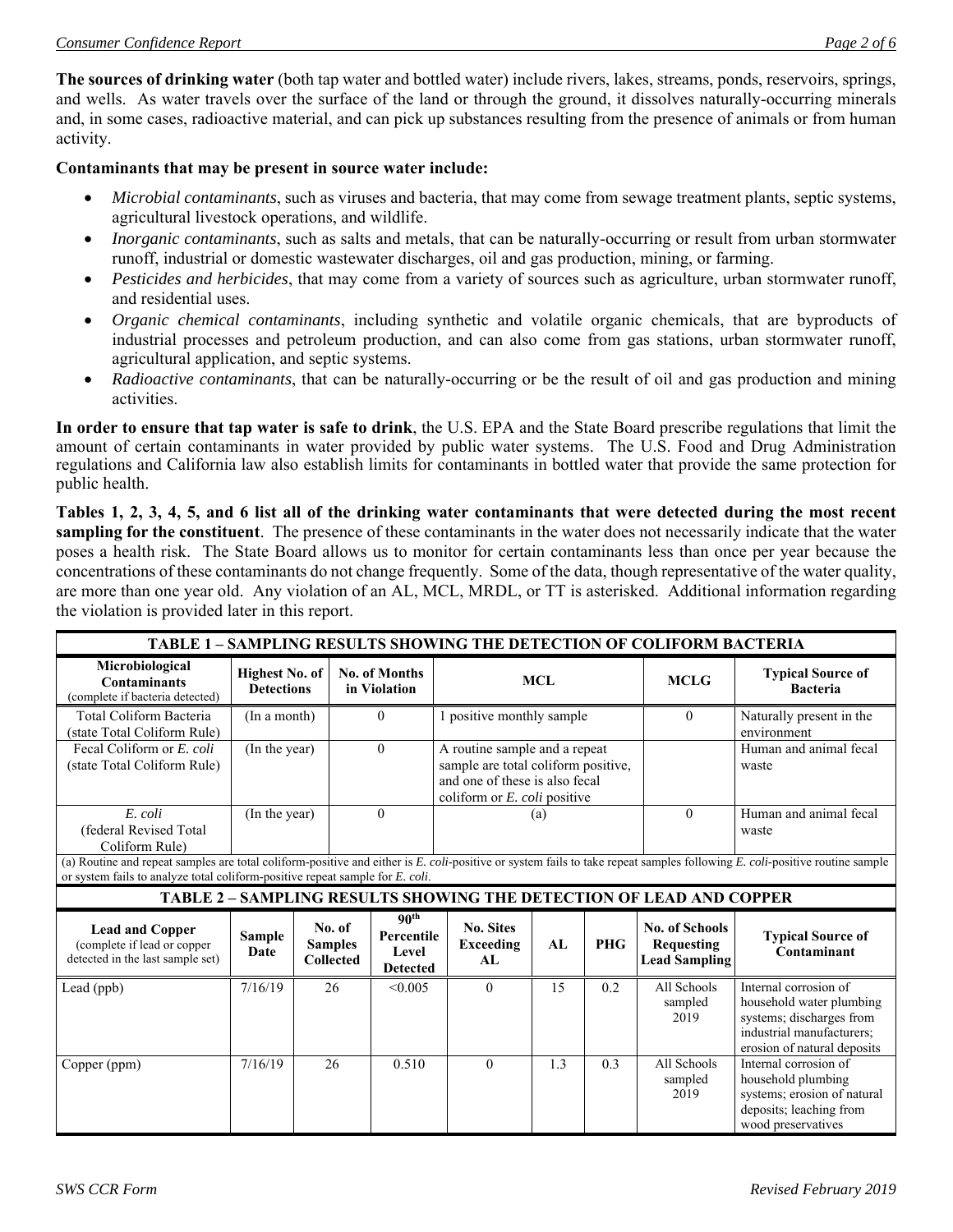| <b>TABLE 3 - SAMPLING RESULTS FOR SODIUM AND HARDNESS</b> |                         |                                                                            |                                      |                           |                                 |                                                                                                                               |  |
|-----------------------------------------------------------|-------------------------|----------------------------------------------------------------------------|--------------------------------------|---------------------------|---------------------------------|-------------------------------------------------------------------------------------------------------------------------------|--|
| <b>Chemical or Constituent</b><br>(and reporting units)   | <b>Sample Date</b>      | Level<br><b>Detected</b>                                                   | <b>Range of</b><br><b>Detections</b> | <b>MCL</b>                | <b>PHG</b><br>(MCLG)            | <b>Typical Source of Contaminant</b>                                                                                          |  |
| Sodium (ppm)                                              | 7/31/2019               | 7.92                                                                       | $7.3 - 8.2$                          | None                      | None                            | Salt present in the water and is<br>generally naturally occurring                                                             |  |
| Hardness (ppm)                                            | 7/31/2019               | 169                                                                        | 152-179                              | None                      | None                            | Sum of polyvalent cations present in<br>the water, generally magnesium and<br>calcium, and are usually naturally<br>occurring |  |
|                                                           |                         | TABLE 4 - DETECTION OF CONTAMINANTS WITH A PRIMARY DRINKING WATER STANDARD |                                      |                           |                                 |                                                                                                                               |  |
| <b>Chemical or Constituent</b><br>(and reporting units)   | <b>Sample Date</b>      | Level<br><b>Detected</b>                                                   | <b>Range of</b><br><b>Detections</b> | <b>MCL</b><br>[MRDL]      | <b>PHG</b><br>(MCLG)<br>[MRDLG] | <b>Typical Source of Contaminant</b>                                                                                          |  |
|                                                           |                         |                                                                            |                                      |                           |                                 |                                                                                                                               |  |
| Aluminum (ppb)                                            | 7/31/2019<br>&Quarterly | 22.72                                                                      | $ND-210$                             | 1,000                     | 600                             | Erosion of natural deposits; residue<br>from some surface water treatment<br>processes                                        |  |
| Chlorine mg/L                                             | Daily                   | 1.05                                                                       | $0.85 - 1.21$                        | 4.0                       | 4.0                             | Drinking water disinfectant<br>added for treatment                                                                            |  |
| Barium (ppb)                                              | 7/31/2019               | 120                                                                        | 110-130                              | 1,000                     | 2,000                           | Discharge or oil drilling wastes and<br>from metal refineries; erosion of<br>natural deposits                                 |  |
| Nitrate (as N) (ppm)                                      | 3/13/2019               | .41                                                                        | ND-.92                               | 10                        | 10                              | Runoff and leaching from fertilizer<br>use; leaching from septic tanks and<br>sewage; erosion of natural deposits             |  |
| Haloacetic Acids<br>(HAA5)<br>(ppb)                       | 1/16/2019               | 12.9                                                                       | $7.2 - 18.6$                         | 60                        | N/A                             | By-product of drinking water<br>disinfection                                                                                  |  |
| <b>Total Trihalomethanes</b><br>(TTHM)<br>(ppb)           | 1/16/2019               | 13.98                                                                      | 13.34-14.62                          | 80                        | N/A                             | By-product of drinking water<br>disinfection                                                                                  |  |
|                                                           |                         |                                                                            |                                      |                           |                                 |                                                                                                                               |  |
|                                                           |                         |                                                                            |                                      |                           |                                 | TABLE 5 - DETECTION OF CONTAMINANTS WITH A SECONDARY DRINKING WATER STANDARD                                                  |  |
| <b>Chemical or Constituent</b><br>(and reporting units)   | <b>Sample Date</b>      | Level<br><b>Detected</b>                                                   | <b>Range of</b><br><b>Detections</b> | <b>SMCL</b>               | <b>PHG</b><br>(MCLG)            | <b>Typical Source of Contaminant</b>                                                                                          |  |
|                                                           |                         |                                                                            |                                      |                           |                                 |                                                                                                                               |  |
| Chloride (ppm)                                            | 7/31/2019               | 6.35                                                                       | $5.0 - 8.1$                          | 500                       | $\rm N/A$                       | Runoff/leaching from natural<br>deposits; seawater influence                                                                  |  |
| Iron (ppb)                                                | 7/31/2019<br>&Quarterly | 164                                                                        | <b>ND-460</b>                        | 300                       | $\rm N/A$                       | Leaching from natural deposits;<br>industrial wastes                                                                          |  |
| Specific Conductance<br>$(\mu S/cm)$                      | 7/31/2019               | 330                                                                        | 300-340                              | 1600                      | $\rm N/A$                       | Substances that form ions when<br>in water; seawater influence                                                                |  |
| <b>Total Dissolved Solids</b><br>(TDS)<br>(ppm)           | 731/2019                | 192.5                                                                      | 170-200                              | 1000                      | N/A                             | Runoff/leaching from natural<br>deposits                                                                                      |  |
| Turbidity (ntu)                                           | 7/31/2019               | 0.57                                                                       | $< 10-1.5$                           | 5                         | N/A                             | Soil runoff                                                                                                                   |  |
| Sulfate (ppm)                                             | 7/31/2019               | 15                                                                         | $ND-21$                              | 500                       | $\rm N/A$                       | Runoff/leaching from natural<br>deposits; industrial wastes                                                                   |  |
|                                                           |                         |                                                                            |                                      |                           |                                 |                                                                                                                               |  |
| TABLE 6 - DETECTION OF UNREGULATED CONTAMINANTS           |                         |                                                                            |                                      |                           |                                 |                                                                                                                               |  |
| <b>Chemical or Constituent</b><br>(and reporting units)   | <b>Sample Date</b>      | Level<br><b>Detected</b>                                                   | <b>Range of</b><br><b>Detections</b> | <b>Notification Level</b> |                                 | <b>Health Effects Language</b>                                                                                                |  |
|                                                           |                         |                                                                            |                                      |                           |                                 |                                                                                                                               |  |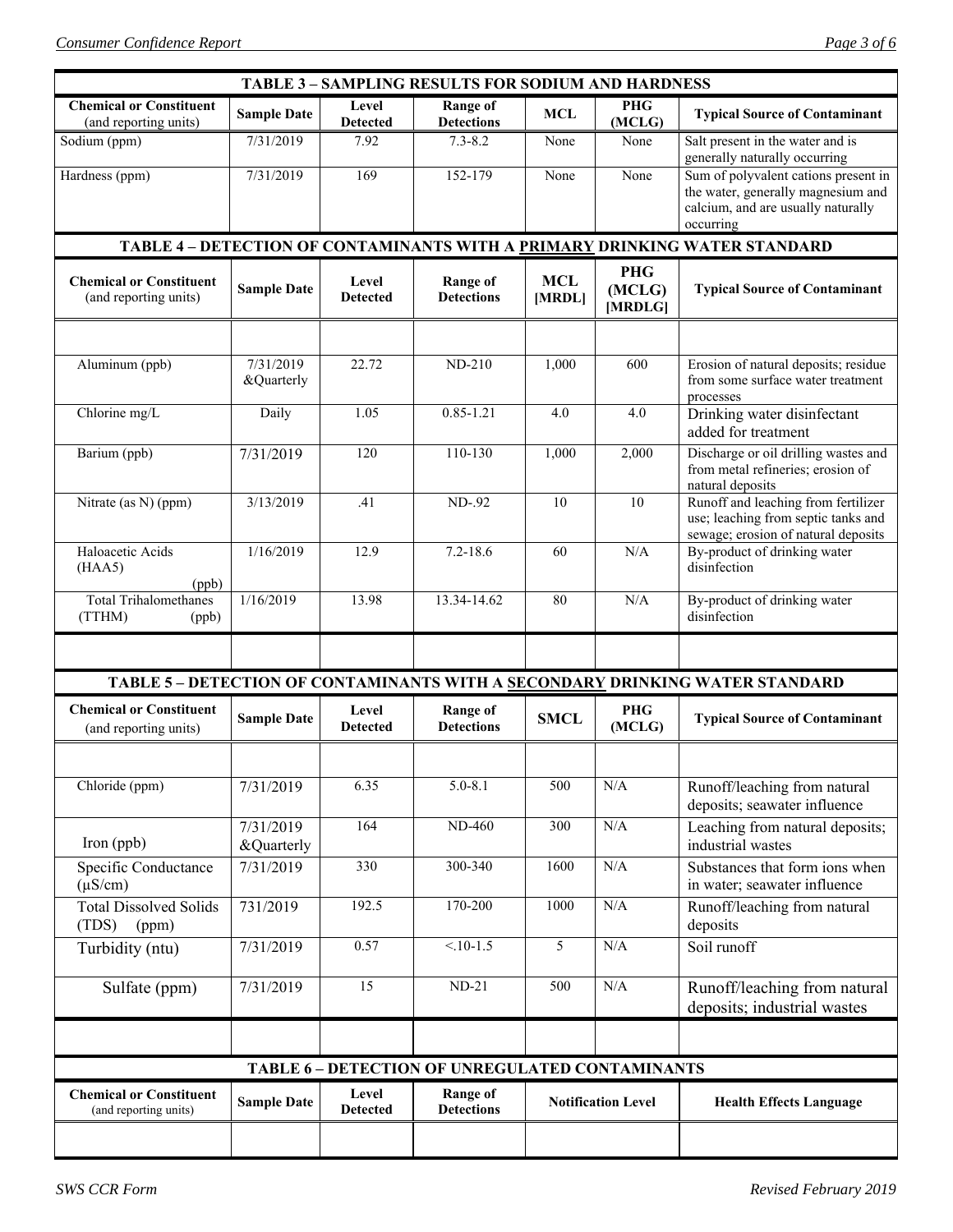# **Additional General Information on Drinking Water**

Drinking water, including bottled water, may reasonably be expected to contain at least small amounts of some contaminants. The presence of contaminants does not necessarily indicate that the water poses a health risk. More information about contaminants and potential health effects can be obtained by calling the U.S. EPA's Safe Drinking Water Hotline (1-800-426-4791).

Some people may be more vulnerable to contaminants in drinking water than the general population. Immuno-compromised persons such as persons with cancer undergoing chemotherapy, persons who have undergone organ transplants, people with HIV/AIDS or other immune system disorders, some elderly, and infants can be particularly at risk from infections. These people should seek advice about drinking water from their health care providers. U.S. EPA/Centers for Disease Control (CDC) guidelines on appropriate means to lessen the risk of infection by *Cryptosporidium* and other microbial contaminants are available from the Safe Drinking Water Hotline (1-800-426-4791).

Lead-Specific Language: If present, elevated levels of lead can cause serious health problems, especially for pregnant women and young children. Lead in drinking water is primarily from materials and components associated with service lines and home plumbing. The City of Cloverdale is responsible for providing high quality drinking water, but cannot control the variety of materials used in plumbing components. When your water has been sitting for several hours, you can minimize the potential for lead exposure by flushing your tap for 30 seconds to 2 minutes before using water for drinking or cooking. If you do so, you may wish to collect the flushed water and reuse it for another beneficial purpose, such as watering plants. If you are concerned about lead in your water, you may wish to have your water tested. Information on lead in drinking water, testing methods, and steps you can take to minimize exposure is available from the Safe Drinking Water Hotline (1-800-426-4791) or at http://www.epa.gov/lead.

### **Summary Information for Violation of a MCL, MRDL, AL, TT, or Monitoring and Reporting Requirement**

| VIOLATION OF A MCL, MRDL, AL, TT, OR MONITORING AND REPORTING REQUIREMENT |                    |                 |                                                  |                                   |  |  |
|---------------------------------------------------------------------------|--------------------|-----------------|--------------------------------------------------|-----------------------------------|--|--|
| <b>Violation</b>                                                          | <b>Explanation</b> | <b>Duration</b> | <b>Actions Taken to Correct</b><br>the Violation | <b>Health Effects</b><br>Language |  |  |
| <b>None</b>                                                               |                    |                 |                                                  |                                   |  |  |
|                                                                           |                    |                 |                                                  |                                   |  |  |

### **For Systems Providing Surface Water as a Source of Drinking Water**

| <b>TABLE 8 - SAMPLING RESULTS SHOWING TREATMENT OF SURFACE WATER SOURCES</b>                  |                                       |  |  |  |  |
|-----------------------------------------------------------------------------------------------|---------------------------------------|--|--|--|--|
| Treatment Technique <sup>(a)</sup><br>(Type of approved filtration technology used)           | Direct Filtration                     |  |  |  |  |
| Turbidity Performance Standards (b)<br>(that must be met through the water treatment process) | Turbidity of the filtered water must: |  |  |  |  |